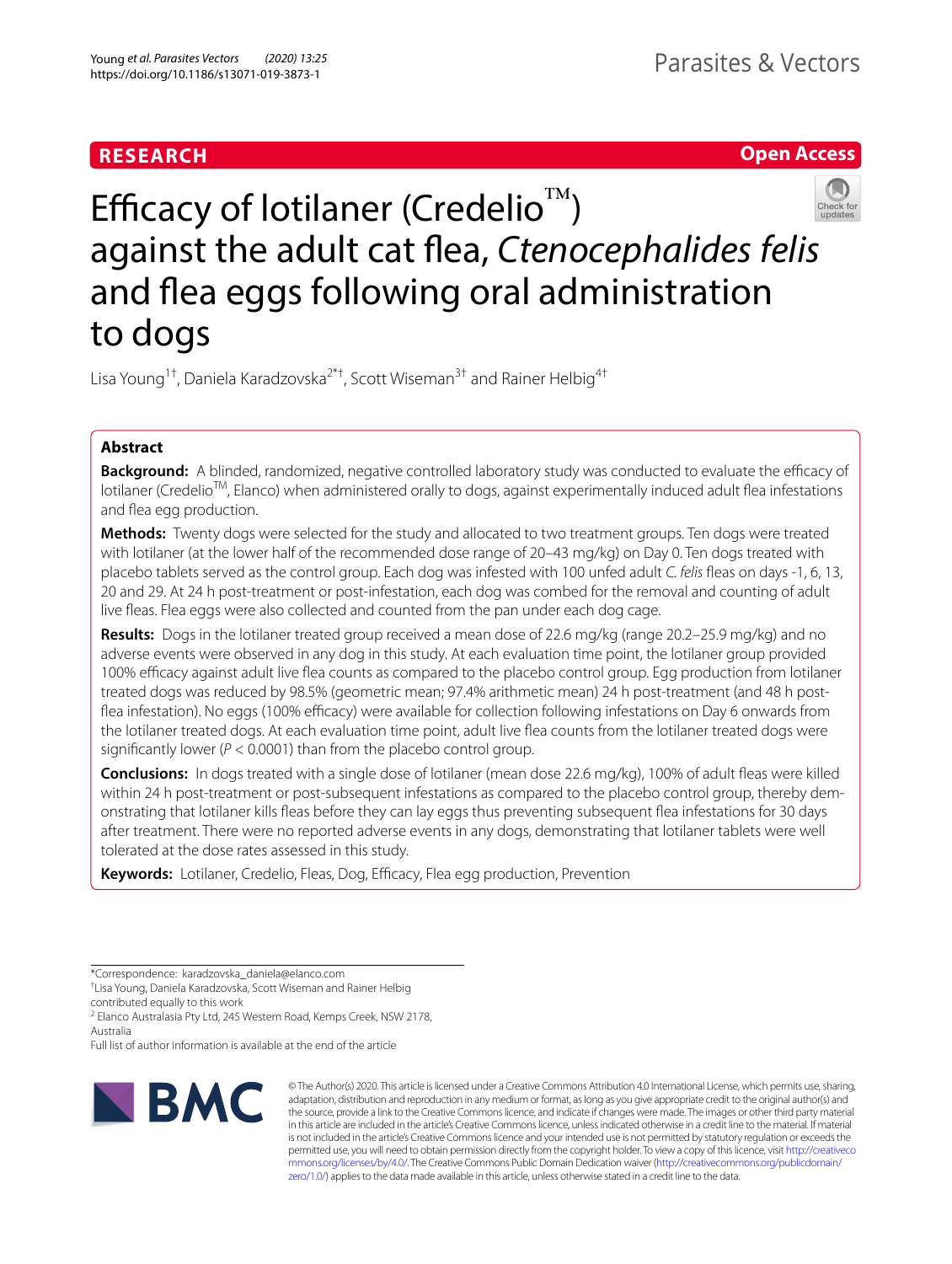# **Background**

The adult cat flea, *Ctenocephalides felis felis*, is the most prevalent fea species worldwide. It is one of the four known subspecies of *C. felis* but lacks the geographical restrictions of the other three subspecies; *C. felis strongylus* and *C. felis darmarensis* are found in Africa, and *C. felis orientis* is found in Southeast Asia and the East Indies [[1\]](#page-5-0). In this article, the use of the terms fea and *C. felis* refers to C. *felis felis*.

Adult fleas are the only life stage commonly found infesting domestic cats and dogs worldwide [[1\]](#page-5-0). Within 24 to 36 h of acquiring a host and feeding, female feas begin laying their eggs [[2,](#page-5-1) [3](#page-5-2)]. An infestation rapidly follows as each female flea is capable of producing as many as 50 eggs per day  $[1]$  $[1]$ . Flea eggs drop off the host into the environment and within a few weeks develop into adult fleas [[2\]](#page-5-1). In the absence of effective treatments, these stages continue to develop and cause an increasing fea burden.

For a flea control program to be considered successful, it should minimize a dog's exposure to the fea's salivary antigens, reduce the time of fea feeding as well as the risk of pathogens' transfer from fea to host and prevent egg laying, thus contributing to a depletion of the fea stages in the dog's environment [\[1](#page-5-0)]. Despite several decades of widely available fea control products, infestations remain a health concern for companion animals, an issue compounded by the presence of insecticide-resistant populations of *C. felis* [\[4](#page-5-3)].

The isoxazoline class represents the newest parasiticides marketed for the treatment of flea and tick infestations in dogs. These compounds are available as oral or topical formulations and present a broad spectrum of antiparasitic activity  $[5]$  $[5]$ . The isoxazolines are potent inhibitors of the gamma-aminobutyric acid-gated chloride channels, resulting in rapid death of fleas and ticks after oral administration to dogs  $[6-8]$  $[6-8]$ .

Lotilaner is the newest isoxazoline compound approved for the treatment of fea and tick infestations in dogs (Credelio™ chewable tablets for dogs; Elanco, Greenfeld, IN, USA) [\[9\]](#page-5-7). A pharmacokinetic study has shown that, when administered with food, lotilaner is rapidly absorbed, with peak plasma concentrations occurring within approximately 2 h following oral administration, and a half-life of approximately 30 days  $[10]$  $[10]$ . The rapid absorption of lotilaner translates into a rapid onset of activity against feas with laboratory studies showing lotilaner begins killing fleas and ticks within 4 h after treatment  $[11, 12]$  $[11, 12]$  $[11, 12]$ . Efficacy against fleas and ticks was then sustained through 35 days after a single treatment, indicating that monthly use of lotilaner is efective in reducing the flea life-cycle stages in a dog's environment  $[13]$  $[13]$ . Additionally, preclinical studies demonstrated lotilaner to be safe when administered monthly over eight consecutive months at the highest dose range (20 to 43 mg/kg), and at three- and fve- times that dose to puppies from 8 weeks of age [\[14](#page-5-12)].

In this study, the authors evaluated the efficacy (against adult feas and egg production) and safety of lotilaner administered once, at the lower half of the registered dose range (corresponding to 20–31.5 mg/kg), to dogs experimentally infested with feas. A placebo control tablet was used as the negative control.

# **Methods**

This study was a blinded, randomized, negative controlled laboratory study. Blinding of the study was achieved through the separation of functions. All personnel conducting observations, performing flea infestations and carrying out fea counts were blinded to treatment allocation.

## **Animals**

Twenty purpose bred Beagle or mixed breed dogs aged between 13 to 28 months were used for this study. All dogs demonstrated good fea retention levels prior to inclusion into the study; none of the dogs had been treated with an ectoparasiticide for at least 12 weeks, and all were in good health at the start of the acclimation phase. Dogs were individually housed in runs that conformed to accepted animal welfare guidelines. During flea infestation, dogs were housed in individual metabolism cages to facilitate accurate collection and enumeration of eggs and to prevent cross-contaminations. Dogs were fed an appropriate maintenance ration of a commercial dog food. Water was available *ad libitum*. Dogs were observed for general health at least once daily throughout the study.

## **Animal selection and randomization**

On Day -7, 26 dogs were infested with 100 unfed adult feas (*C. felis*; assumed to be approximately 50% male and 50% female) of a laboratory bred colony (USA strain). On Day -6, fea comb counts were performed to assess the susceptibility of each dog to maintain experimental infestations and for random allocation of dogs to treatment groups. Flea combing using a fne toothed combed was completed in accordance to the laboratory's standard operating procedure. The 20 dogs with the highest pretreatment live adult fea counts were used in this study. To ensure the treatment groups were balanced with respect to the fea retention pre-treatment live adult *C. felis* infestation levels were used as the blocking factor. Ten blocks of 2 dogs were defned and within each block, each treatment was represented once.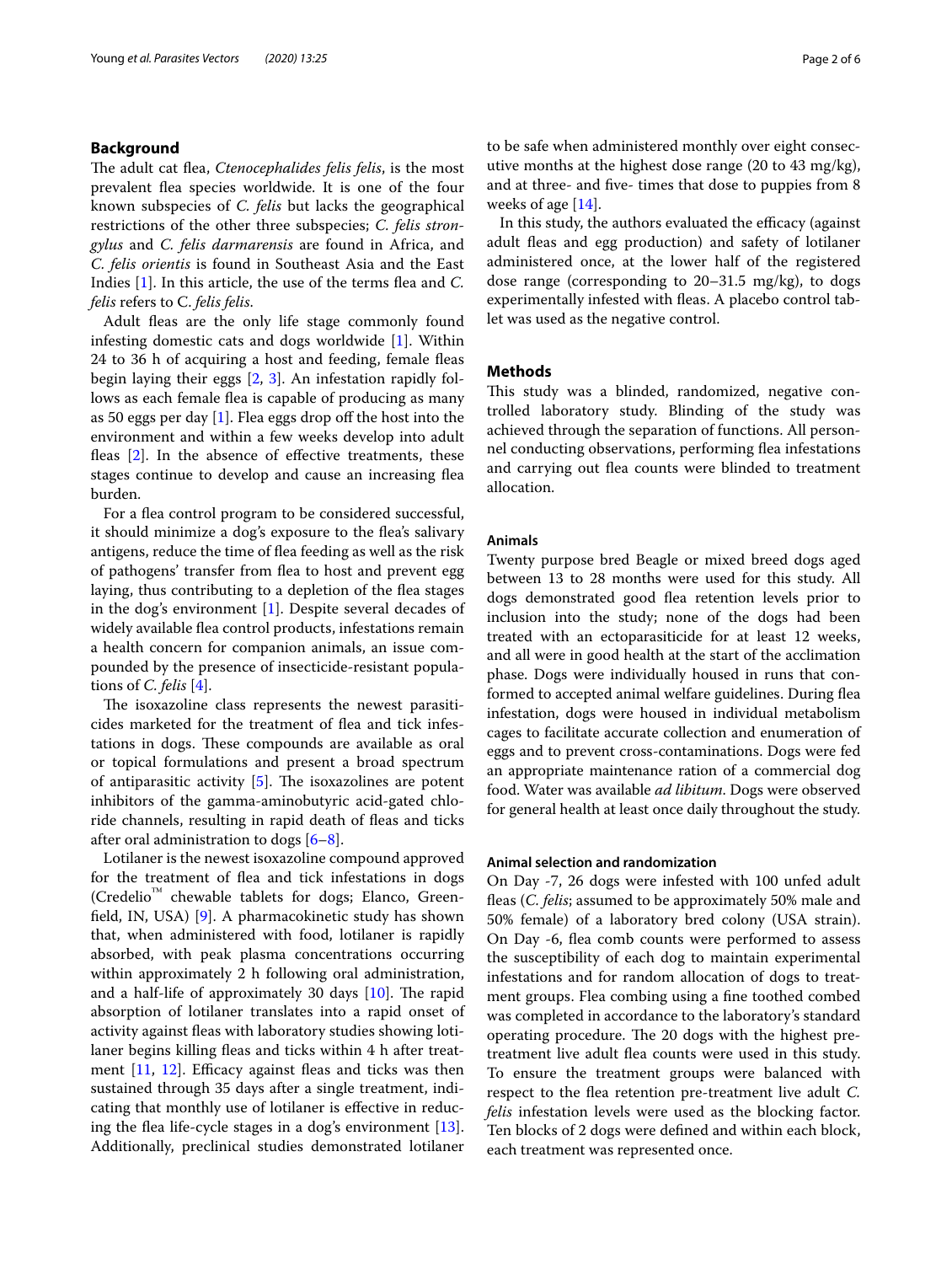# **Treatments**

On the day of treatment, each dog was ofered approximately 1/3 of the manufacturer's recommended daily amount of a palatable canned dog food, based on the dog's weight. All dogs were given up to 30 min to eat the ofered food. Once a given dog had eaten all of the food ofered, then that dog was dosed immediately. Treatment was based on the assigned treatment group and the Day -6 body weight. Single or multiple combinations of lotilaner tablet sizes were used to achieve dosing in the lower half of the recommended dose range (corresponding to 20–31.5  $mg/kg$ ). The placebo control tablet was a vehicle control tablet containing no lotilaner and equivalent in size to the lotilaner tablets. Following dosing, each dog was ofered their standard daily maintenance diet. Dogs were observed following treatment for any adverse events.

## **Efcacy evaluations**

On Days -1, 6, 13, 20 and 29, each dog was infested with approximately 100 unfed adult feas (*C. felis*; approxi-mately 50% male and 50% female; Fig. [1\)](#page-3-0). The fleas used for all infestations were from a laboratory bred colony (USA strain) of *C. felis*. At each infestation, adult unfed feas were placed along the dorsal midline of each animal, from its head to the base of its tail.

Dogs were transferred to temporary housing (metabolism cages) on Day 0, immediately after treatment administrations, and on Days 6, 13, 20 and 29 when new flea infestations were performed. Individual housing was maintained until feas were counted and disposed.

All adult fleas were removed and counted from each dog on Days 1, 7, 14, 21 and 30 at 24 h post-dosing or 24 h post-infestation (Fig. [1](#page-3-0)). The number of live fleas on each dog was recorded, where a live flea was defined as a fea exhibiting normal behavior or with any response to external stimuli.

Flea eggs were collected from the collection pan under each cage at these same time points and separated from each dog's debris (e.g. hair, food, etc.) before counting.

For each counting day, the study statistician randomized the order in which the dogs had their adult fea and fea egg collections and counts performed.

After counting, the dog was returned to its normally assigned run.

## **Data analysis**

At each assessment time point, percent efficacy was calculated using arithmetic and geometric means with Abbott's formula:

Efficacy (%) = ((C - T) / C) 
$$
\times
$$
 100

where C is the geometric/arithmetic mean number of adult live feas in the placebo control group and T is the geometric/arithmetic mean number of adult live feas in the lotilaner treated group

Geometric means involved taking the logarithm of the flea count of each animal, flea counts that were equal to zero had a one added to the count for every animal in each group. Since one was added to the fea count of every animal, the constant (1) was subtracted from the resultant calculated geometric mean prior to calculating the percent effectiveness with the geometric mean. The percent efficacy on egg production was also calculated using Abbott's formula.

The log-transformed flea count data were analyzed using a mixed linear model that included treatment group as a fxed efect and block as a random efect. Additionally, non-parametric methods were used to compare the lotilaner group with the placebo control group (Mann-Whitney U-test) to allow for the possibility that the assumption of normally distributed model residuals were not met.

All analyses were performed using SAS/STAT® software (Version 9.3, SAS Institute Inc., Cary, NC, USA) with the level of signifcance of the formal tests was set at 5%; all tests were two-sided.

# **Results**

Dogs in the placebo control group and lotilaner treated group weighed an average of 9.74 kg and 10.51 kg, respectively (Table [1](#page-3-1)).

All dogs included in the study demonstrated adequate pre-treatment flea retention with Day -6 flea counts ranging from 78–100 feas/dog and geometric means of 91.0 (range 81–100; 91.3% arithmetic mean) in the placebo control group and of 91.0 (range 78–100; 91.2% arithmetic mean) in the lotilaner treated group. Adequate fea infestations were obtained in all 10 dogs in the placebo control group at each post-treatment evaluation time point with average (arithmetic mean) infestation rates ranging from 87.8 to 93.1 % (Table [2\)](#page-3-2).

Dogs in the lotilaner treatment group received an average dose range of 22.6 mg/kg (20.2– 25.9 mg/kg; Table [1](#page-3-1)). This single dose of lotilaner provided 100% efficacy against adult *C. felis* on days 1, 7, 14, 21 and 30 (Table [3](#page-4-0)). At each evaluation time point, the lotilaner group live fea counts were statistically diferent (*P* < 0.0001; both parametric and non-parametric statistical models) as compared to the placebo control group.

On Day 1 (24 h post-treatment and 48 h post-fea infestation), fea egg counts in the placebo control group ranged from 281 to 809 with a geometric mean of 494.5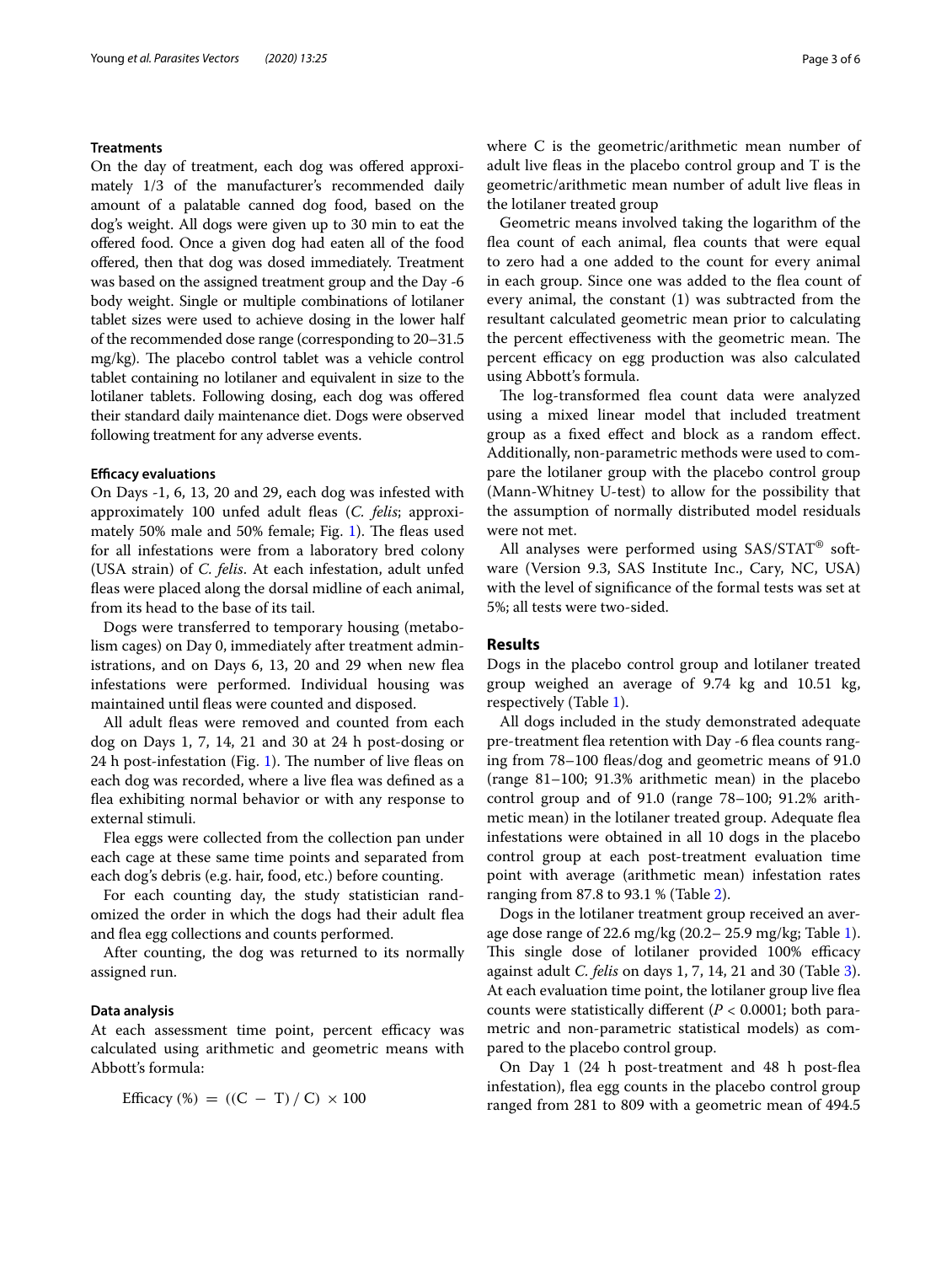

<span id="page-3-1"></span><span id="page-3-0"></span>**Table 1** Demographics of study animals

| Variable         | Statistic     | Placebo control<br>$(n = 10)$ | Lotilaner<br>$(n = 10)$ |
|------------------|---------------|-------------------------------|-------------------------|
| Age (months)     | Mean $\pm$ SD | $15.9 \pm 3.7$                | $19.1 \pm 5.5$          |
|                  | Range         | $13 - 25$                     | $13 - 28$               |
| Weight (kg)      | Mean $\pm$ SD | $9.74 \pm 1.51$               | $10.51 + 2.10$          |
|                  | Range         | 7.40-12.20                    | $7.00 - 13.60$          |
| Breed            |               |                               |                         |
| Beagle           | n (%)         | 5(50)                         | 3(30)                   |
| Mixed breed      | n (%)         | 5(50)                         | 7(70)                   |
| Hair coat length |               |                               |                         |
| Short            | n (%)         | 10 (100)                      | 10 (100)                |
| Sex              |               |                               |                         |
| Male             | n (%)         | 3(30)                         | 6(60)                   |
| Female           | $n (\%)$      | 7(70)                         | 4(40)                   |
| Dose (mg/kg)     | Mean $\pm$ SD | 0                             | $22.6 \pm 1.8$          |

<span id="page-3-2"></span>**Table 2** Adequacy of infestation of live adult fleas in placebo control dogs

| Day          | No. of adequately infested dogs/<br>total no. of dogs | Average<br>infestation (%) |  |
|--------------|-------------------------------------------------------|----------------------------|--|
| $\mathbf{1}$ | 10/10                                                 | 91.4                       |  |
| 7            | 10/10                                                 | 92.6                       |  |
| 14           | 10/10                                                 | 92.9                       |  |
| 21           | 10/10                                                 | 93.1                       |  |
| 30           | 10/10                                                 | 87.8                       |  |

(arithmetic mean of  $527.0$ ) flea eggs (Table [4\)](#page-4-1). The lotilaner group fea egg counts on Day 1 ranged from 0 to 48 with a geometric mean of 7.3 (arithmetic mean of 13.9) fea eggs. On days 7, 14, 21 and 30, the placebo control group had 86.4, 95.6, 97.0 and 94.6 geometric mean (139.2, 163.1, 188.0 and 154.5 arithmetic mean) fea eggs produced, respectively. Flea egg production for dogs in the lotilaner group was zero for fleas infested after day 0 treatment for the 30 day period assessed in this study.

There were no adverse events reported in this study

# **Discussion**

In this study, lotilaner tablets for dogs (Credelio<sup>TM</sup>) administered orally in the fed state at the lower half of the recommended dose range (mean dose 22.6 mg/kg) demonstrated 100% efficacy against adult fleas for up to 30 days. Adult flea efficacy of 100% was achieved within 24 h post-treatment with lotilaner. Previous studies have confrmed that a single oral treatment with lotilaner starts killing fleas within 4 h of treatment and post-infestation [ $13$ ]. At 6 h post-treatment/infestation, efficacy against adult fleas was  $> 99\%$  for up to 35 days [\[13](#page-5-11)]. The rapid onset of lotilaner was further shown in a speed of kill study using *C. felis*, where at 1 h post-dosing 22 moribund fleas were collected from five lotilaner treated dogs compared to one moribund fea from a single dog in the control group  $[11]$  $[11]$ . A moribund flea was a flea that was laterally recumbent; could not normally move through hair or right itself when placed on a flat surface but still had leg movement or twitching. By 2 h post-dosing, the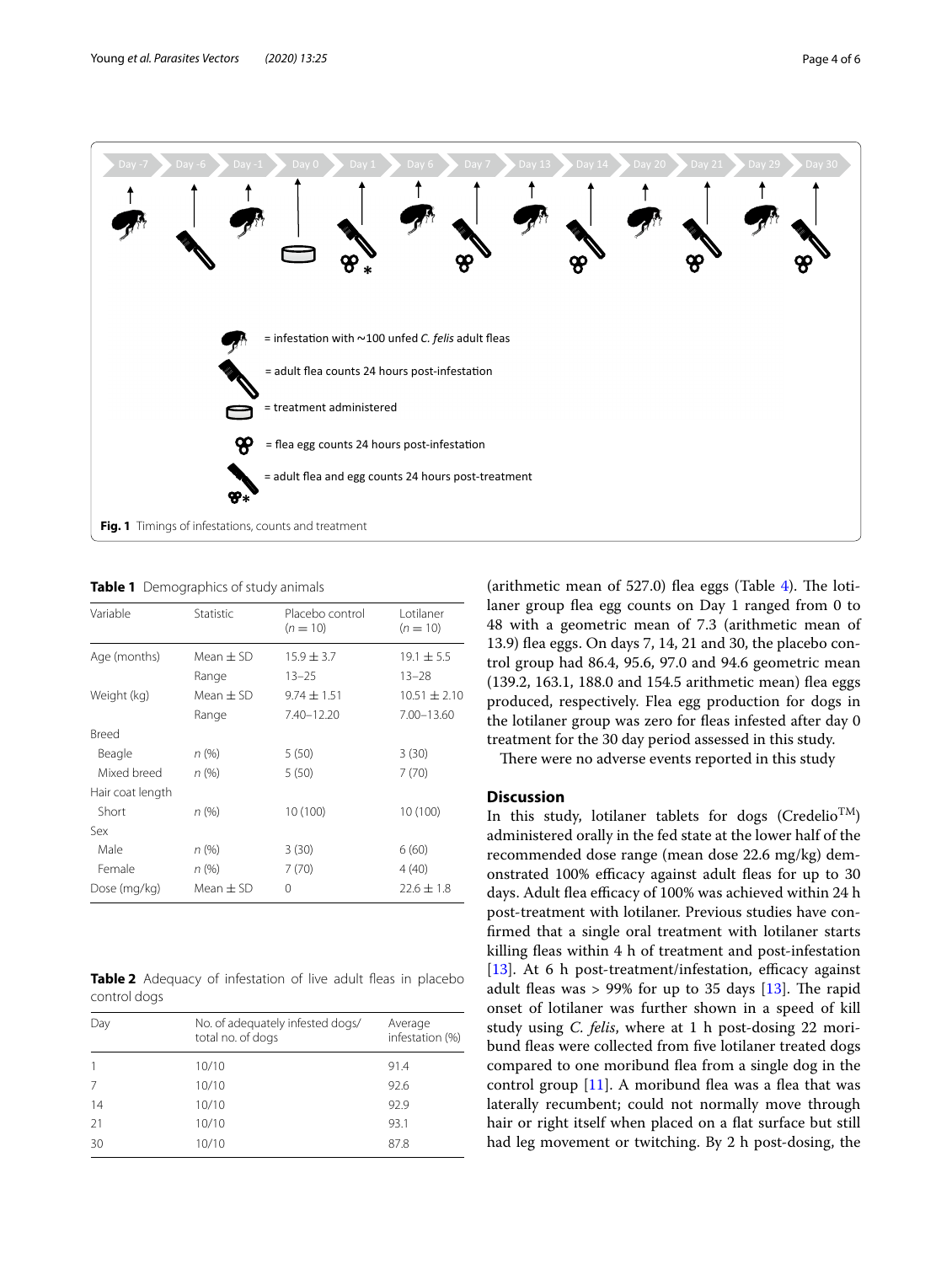| Day | No. of dogs flea-free (%)        |                         | Arithmetic mean (% Efficacy)  |                         | Geometric mean (% Efficacy)   |                         | Comparison                                                                                 |  |
|-----|----------------------------------|-------------------------|-------------------------------|-------------------------|-------------------------------|-------------------------|--------------------------------------------------------------------------------------------|--|
|     | Placebo<br>control<br>$(n = 10)$ | Lotilaner<br>$(n = 10)$ | Placebo control<br>$(n = 10)$ | Lotilaner<br>$(n = 10)$ | Placebo control<br>$(n = 10)$ | Lotilaner<br>$(n = 10)$ |                                                                                            |  |
|     | $\mathbf{0}$                     | 10(100)                 | 91.4                          | 0(100)                  | 91.2                          | 0(100)                  | $t_{(9)} = 203.12, P < 0.0001^a$<br>$Z = 4.04, P < 0.0001a$                                |  |
| 7   | $\mathbf{0}$                     | 10(100)                 | 92.6                          | 0(100)                  | 92.1                          | 0(100)                  | $t_{(9)} = 123.10, P < 0.0001^{\circ}$<br>$\ddot{Z} = 4.07. P < 0.0001^a$                  |  |
| 14  | $\mathbf{0}$                     | 10 (100)                | 92.9                          | 0(100)                  | 92.5                          | 0(100)                  | $t_{(9)} = 147.43, P < 0.0001^{\text{a}}$<br>$\ddot{Z} = 4.05$ , $P < 0.0001$ <sup>a</sup> |  |
| 21  | $\mathbf{0}$                     | 10(100)                 | 93.1                          | 0(100)                  | 92.8                          | 0(100)                  | $t_{(9)} = 167.53, P < 0.0001^a$<br>$\ddot{Z} = 4.07. P < 0.0001^a$                        |  |
| 30  | $\mathbf{0}$                     | 10 (100)                | 87.8                          | 0(100)                  | 87.5                          | 0(100)                  | $t_{(9)} = 154.22, P < 0.0001^{\circ}$<br>$\ddot{Z} = 4.04. P < 0.0001^a$                  |  |

<span id="page-4-0"></span>**Table 3** Summary of adult flea counts and percent efficacy

*Note*: Comparison results of both the parametric and non-parametric tests are presented

<sup>a</sup> Values significantly decreased in comparison to the control group

<span id="page-4-1"></span>Table 4 Summary of flea egg counts and percent efficacy

| Day | Number of dogs egg-free (%)   |                          | Arithmetic mean (% Efficacy)  |                         | Geometric mean (% Efficacy)   |                         |
|-----|-------------------------------|--------------------------|-------------------------------|-------------------------|-------------------------------|-------------------------|
|     | Placebo control<br>$(n = 10)$ | l otilaner<br>$(n = 10)$ | Placebo control<br>$(n = 10)$ | Lotilaner<br>$(n = 10)$ | Placebo control<br>$(n = 10)$ | Lotilaner<br>$(n = 10)$ |
|     | 0                             | 1 (10.0)                 | 527.0                         | 13.9 (97.4)             | 494.5                         | 7.3 (98.5)              |
|     | 1(10.0)                       | 10(100)                  | 139.2                         | 0(100)                  | 86.4                          | 0(100)                  |
| 14  | (10.0)                        | 10(100)                  | 163.1                         | 0(100)                  | 95.6                          | 0(100)                  |
| 21  | (10.0)                        | 10(100)                  | 188.0                         | 0(100)                  | 97.0                          | 0(100)                  |
| 30  | (10.0)                        | 10(100)                  | 154.5                         | 0(100)                  | 94.6                          | 0(100)                  |

numbers of moribund feas had increased substantially with signifcantly fewer live feas on treated dogs than the control group [\[11](#page-5-9)].

Lotilaner continued displaying excellent adult flea efficacy (100%) in dogs experimentally infested with *C. felis* under laboratory conditions on days 7, 14, 21 and 30 post-infestation. Such efficacy significantly reduced flea egg production by killing fleas before they can lay eggs. Within 24 h of lotilaner administration, egg production almost completely halted (98.5% geometric mean reduction; 97.4% arithmetic mean). At this evaluation time point, control dogs had 494.5 flea eggs (geometric mean; 527.0 arithmetic mean) while the lotilaner group had 7.3 fea eggs (geometric mean; 13.9 arithmetic mean) collected. Flea eggs present in the lotilaner group were likely already in production in female feas at time of treatment, as the frst fea infestation was applied 24 h before dosing, and feas begin to lay eggs 24 to 36 h after they have begun to feed on an acquired host  $[3]$  $[3]$ . The high egg count in the control group 24 h post-treatment compared to the other post-infestation time points is most likely due to the frst fea infestation being applied 24 h before dosing. Not a single egg was collected from treated dogs for the next 30 days.

The potential for lotilaner to provide environmental fea control has been further demonstrated in clientowned dogs in feld studies conducted in the USA [[15](#page-5-13)] and Europe [\[16](#page-5-14)]. In both studies, monthly administration of a favored chewable tablet at a dose of 20–40 mg/kg for 3 consecutive months resulted in consistent reductions of adult fea counts of 99.3, 99.9 and 100% on days 30, 60 and 90 respectively in the USA study and 99.5, 99.9 and 99.8% on days 28, 56 and 84 in the European study.

Eliminating adult feas prior to egg production [[17](#page-5-15), [18\]](#page-5-16) is the aim of any successful pet fea control program. Over time, this also results in elimination of feas from the pet's environment. Therefore, the speed of flea knockdown from the time of product administration that is reliably maintained through the next scheduled dose is an important consideration in choosing an appropriate fea control product. For dogs living in a fea-infested environment, monthly treatment with lotilaner will rapidly reduce the existing fea burden on the animals and stop the deposition of eggs in the environment. Lotilaner